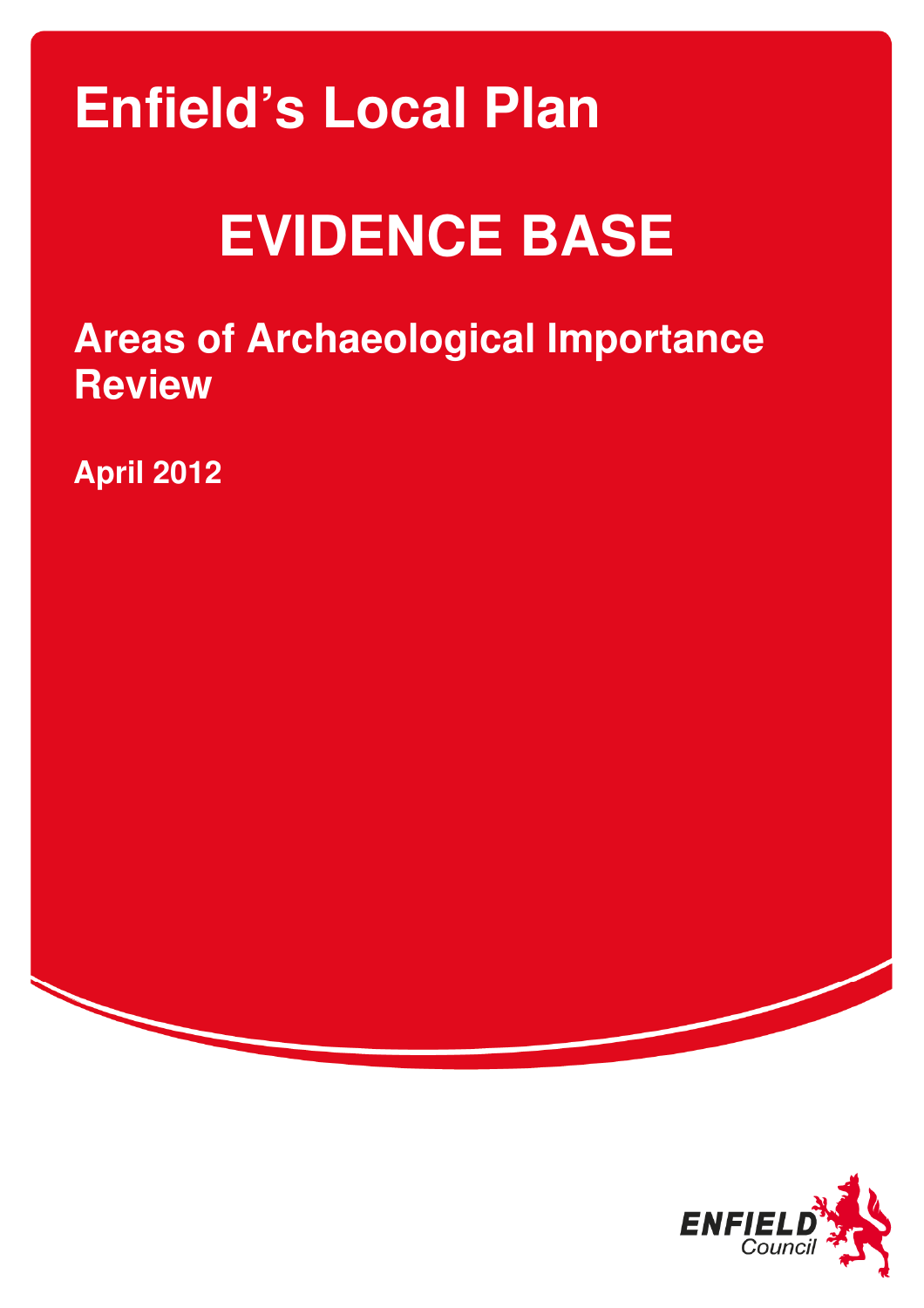Areas of Archaeological Importance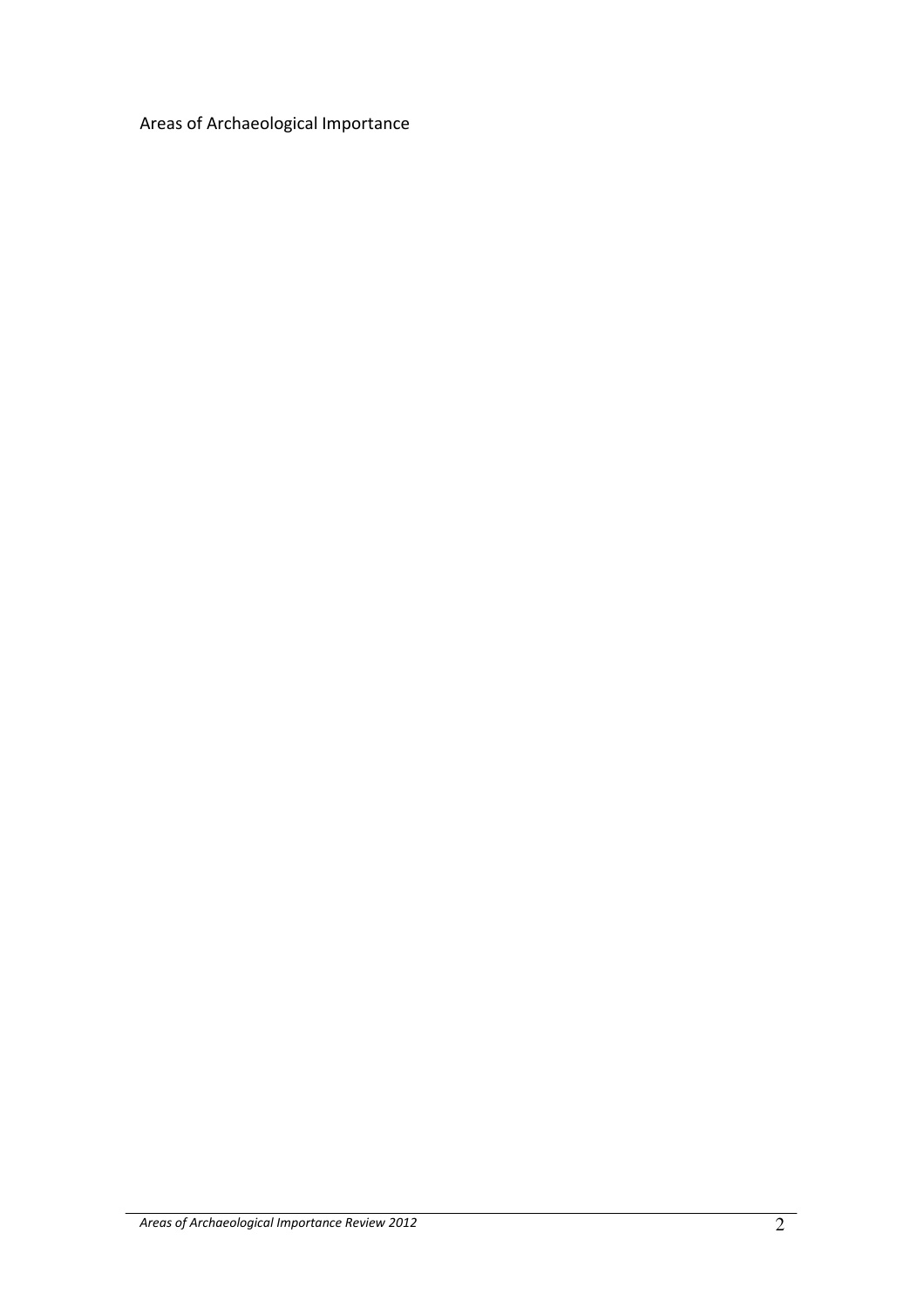# **Contents**

| Introduction      | 4  |
|-------------------|----|
| Policy Background | 5. |
| Methodology       | 6  |
| Recommendations   | 7  |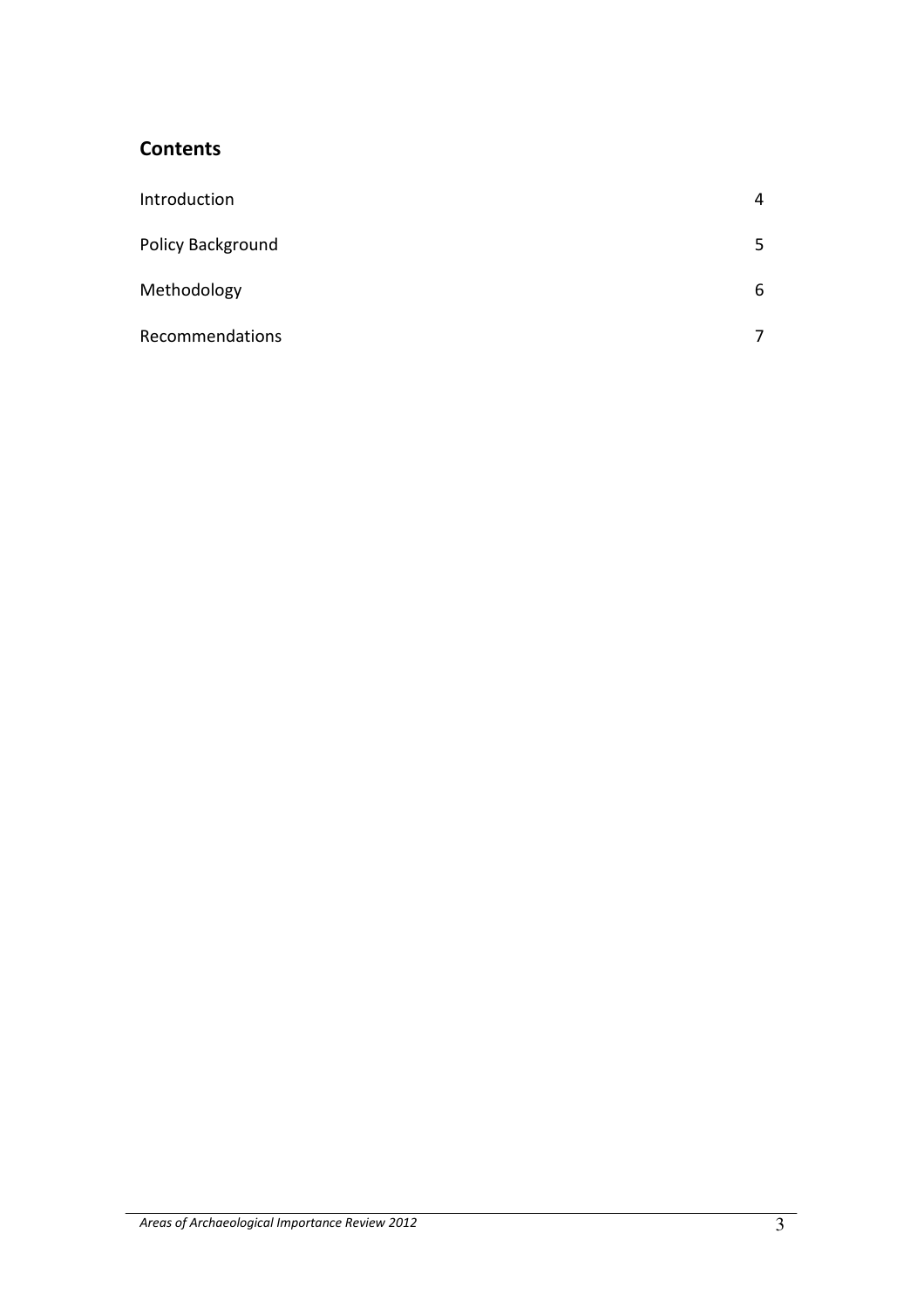# Introduction

English Heritage has carried out a comprehensive review of the Areas of Archaeological Importance in the Borough of Enfield to support the emerging policy in the Development Management Document (DMD). This report identifies and recommends proposed changes to the Areas of Archaeological Importance currently detailed in the 1994 Unitary Development Plan (UDP).

Enfield's Core Strategy adopted November 2010 comes with a Proposals Map to graphically show the physical extent of the policies. The Core Strategy replaced all of the 1994 UDP Archaeological policies. This report now includes recommended map changes to accompany Core Policy 31 and the proposed DMD Policy in relation to Preserving and Enhancing heritage assets.

Core Strategy Policy 31 (Built and Landscape Heritage) states that the Council will implement national and regional policies and work with partners (including land owners, agencies, public organisations and the community) to pro-actively preserve and enhance all of the Borough's heritage assets. Actions would include:

- Reviewing heritage designations and their boundaries where appropriate, and continuing to maintain non-statutory, local lists and designations based on formally adopted criteria;
- Ensuring that built development and interventions in the public realm that impact on heritage assets have regard to their special character and are based on an understanding of their context. Proposals within or affecting the setting of heritage assets will be required to include a thorough site analysis and character appraisal which explicitly demonstrates how the proposal will respect and enhance the asset; and
- Ensuring developments in areas of archaeological importance take into account the potential for new finds by requiring consultation with English Heritage and on-site investigations, including the appropriate recording and dissemination of archaeological evidence.

It is in this context that this review now details the map changes proposed as part of the emerging policy in the Development Management DPD. The map will be included as an inset map for the DMD.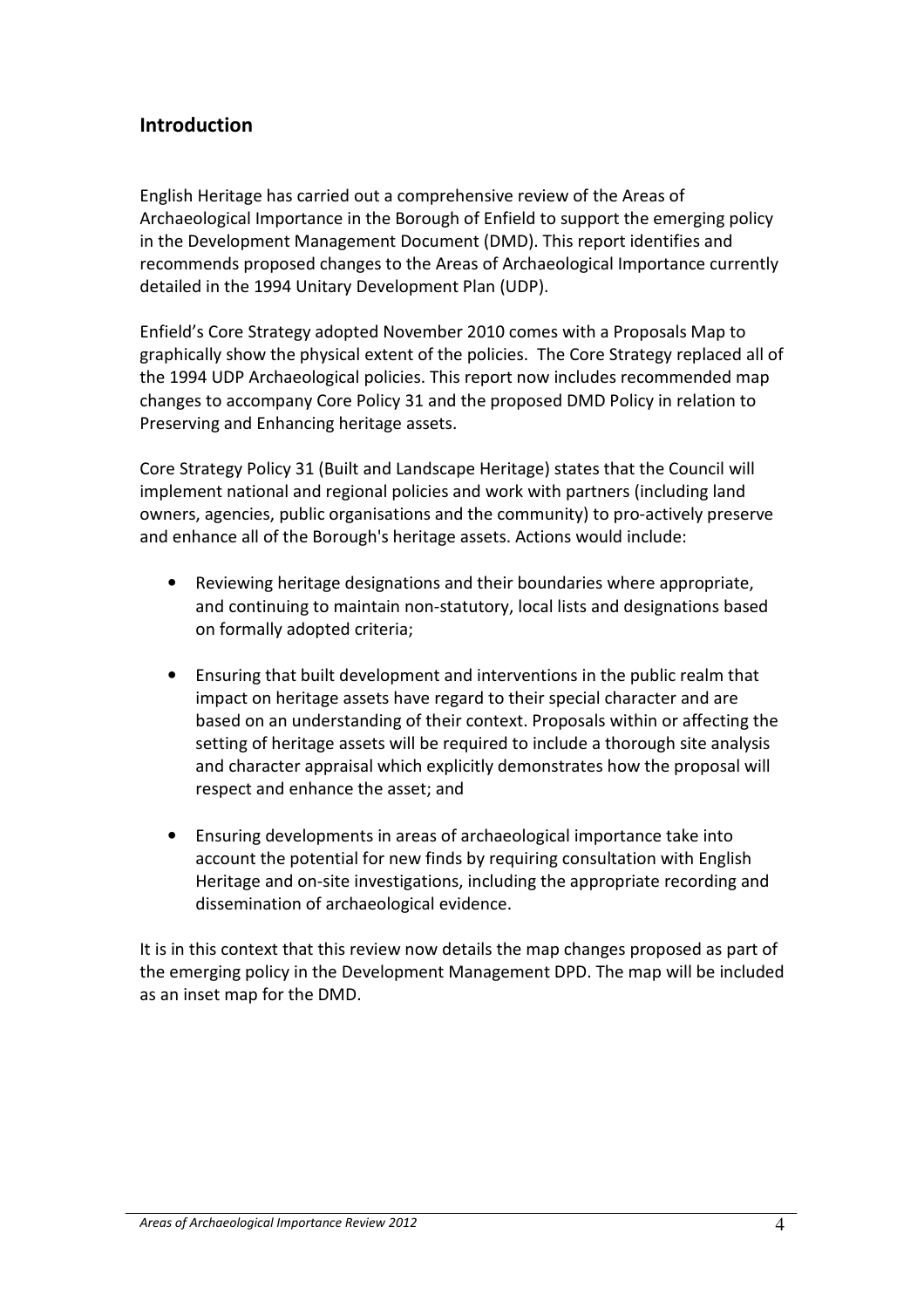# Policy Background

The archaeological heritage of the Borough includes archaeological sites and artefacts as well as historically or socially significant buildings. These remains represent the principal surviving evidence of the Borough's past, but are a finite and fragile resource very vulnerable to modern development and land use changes.

The Council will seek to ensure that any sites and areas of particular regional or national archaeological importance are afforded appropriate statutory protection under the Ancient Monuments and Archaeological Areas Act 1979 as well as through the planning process.

The Government's national planning policies framework takes its definition of Archaeological interest from Annex 2: Glossary page 50 and defines them as:

"There will be archaeological interest in a heritage asset if it holds, or potentially may hold, evidence of past human activity worthy of expert investigation at some point. Heritage assets with archaeological interest are the primary source of evidence about the substance and evolution of places, and of the people and cultures that made them."

The Council considers that the archaeology of the Borough is a community asset and that its preservation is a legitimate objective, against which the needs of development must be balanced and assessed. The destruction of such remains should be avoided wherever possible and should never take place without prior archaeological excavation and record.

During the production of the 1994 Unitary Development Plan (UDP), the Museum of London, in cooperation with Council officers identified certain areas of the Borough as being of particular archaeological importance. Since this time, new finds were continually coming to light and this triggered a review of the list of archaeological sites in the Borough. English Heritage carried out a review (November 2011) of these areas suggesting new sites and presenting modified and extended existing sites. Appendices A, B, C and D present English Heritage's findings.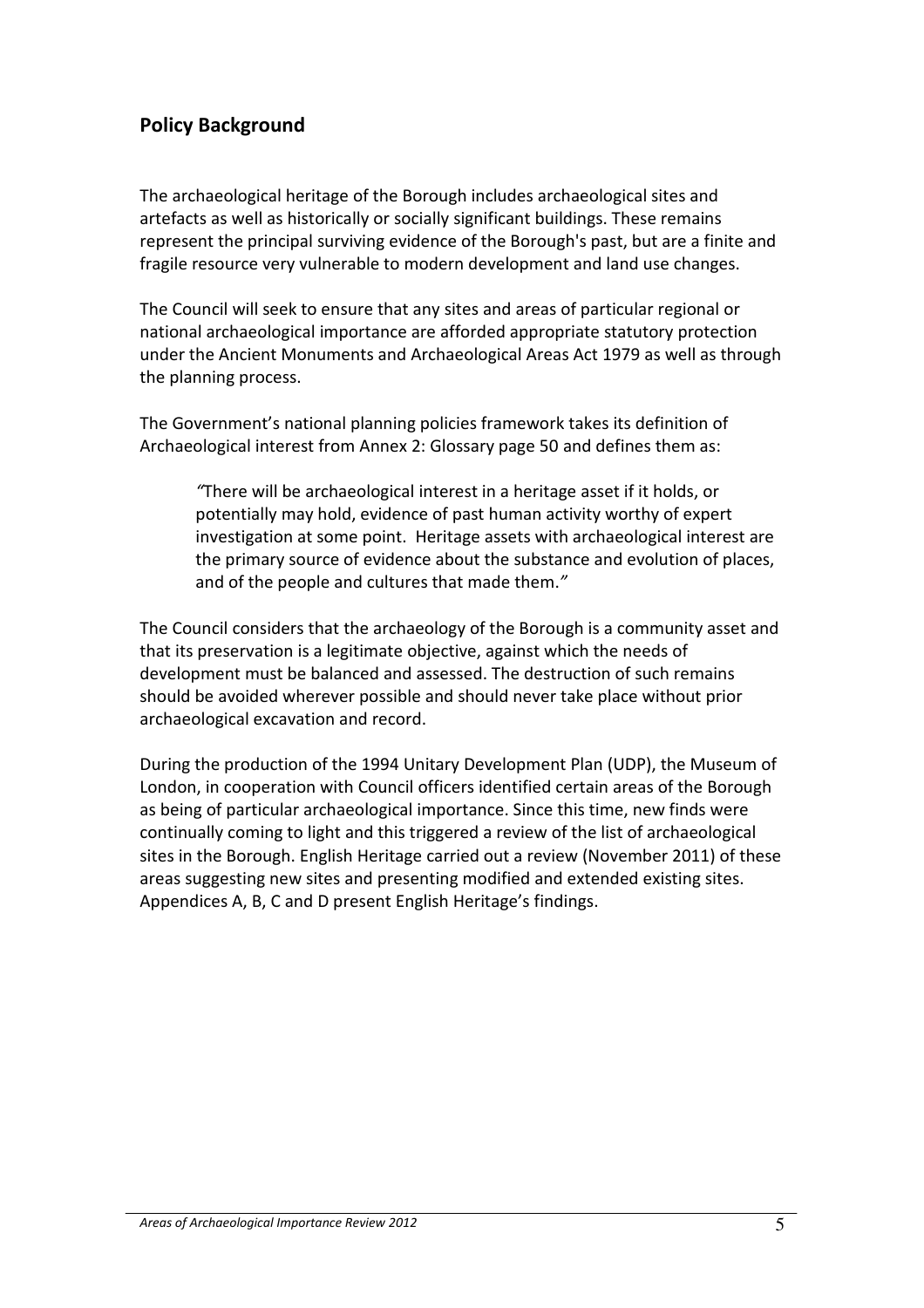# Methodology

The NPPF states that local planning authorities should have up to date evidence about the historic environment in there area and use it to assess the significance of heritage assets and the contribution they make to their environment. They should also use it to predict the likelihood that currently unidentified heritage assets, particularly sites of historic and archaeological interest, will be discovered in future. Local planning authorities should either maintain or have access to a historic environment record'.

The review of Areas of Archaeological Importance was undertaken by English Heritage. Results of their findings have been shared with the Council for inclusion within the Development Management Document DPD. The basis of the review is taken from the Council's existing list of sites identified in the 1994 UDP (see figure 1). From this list further sites are now being proposed.

Paragraph 139 mentions 'Non designated heritage assets of archaeological interest that are demonstrably of equivalent significance to scheduled monuments, should be considered subject to the policies for designated heritage assets'. It is within this framework that the selection of Areas of Archaeological Importance still applies and has been determined. For further information on the methodology that has been applied in the selection of these sites, English Heritage should be contacted.

English Heritage refers to Areas of Archaeological Importance as Archaeological Priority Areas (APAs). This term should be taken to mean the same thing as Areas of Archaeological Importance.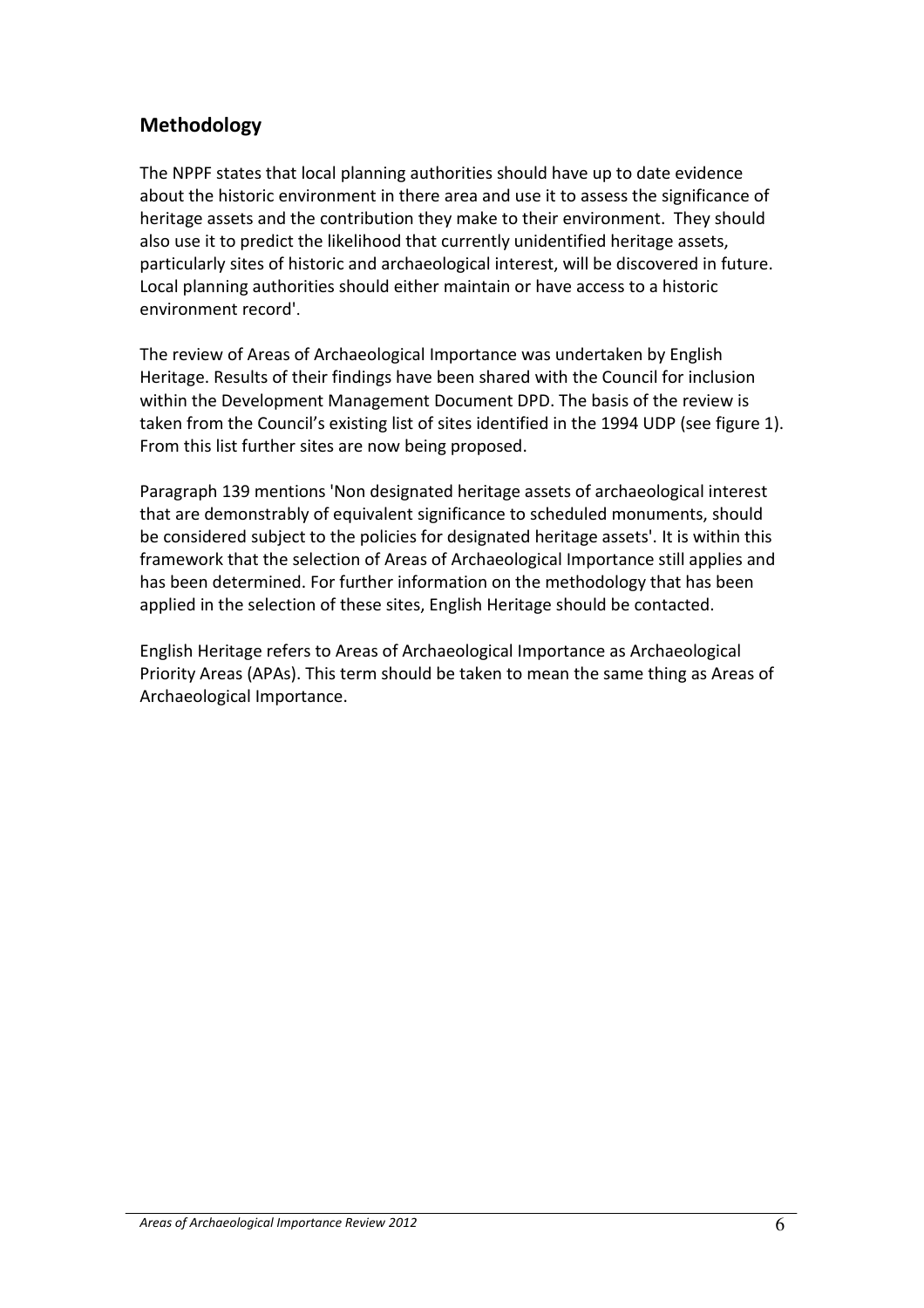Figure 1.Areas of Archaeological Importance as designated by 1994 UDP

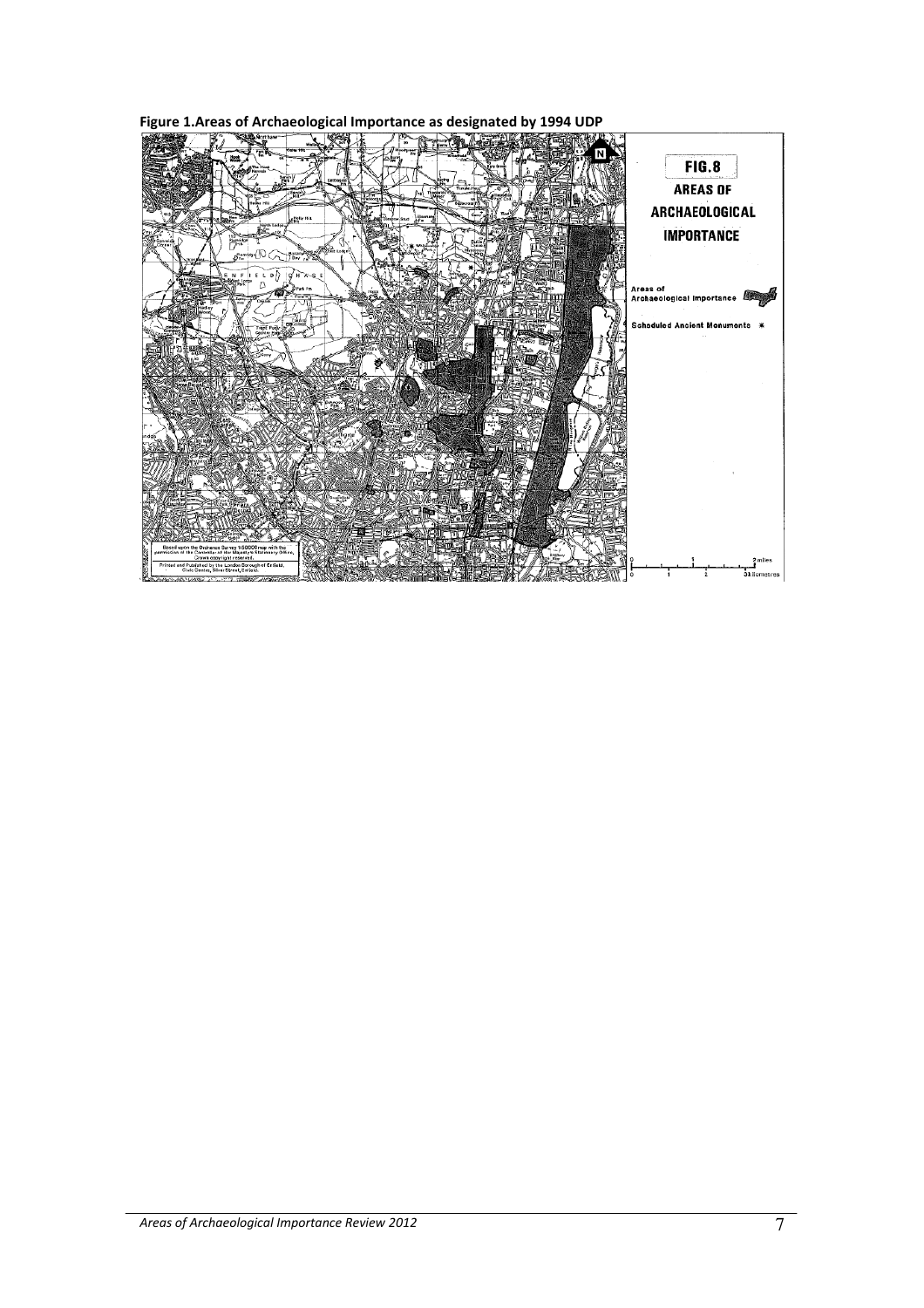# Recommendations

The following diagram (figure 2) indicates the final list of the 25 sites for inclusion within the Development Management DPD. These proposals are recommended to ensure that the Areas of Archaeological Importance continue to reflect the important historical and heritage assets that should be protected for their intrinsic quality.

A list of all sites undergoing a modification, new or existing with no change are summarised in Appendix A.

Appendices B, C and D which are some of the largest new sites contain detailed site citations for Enfield Chase & Camlet Moat, Whitewebbs Hill, Bulls Cross & Forty Hall and Monken Hadley Common respectively.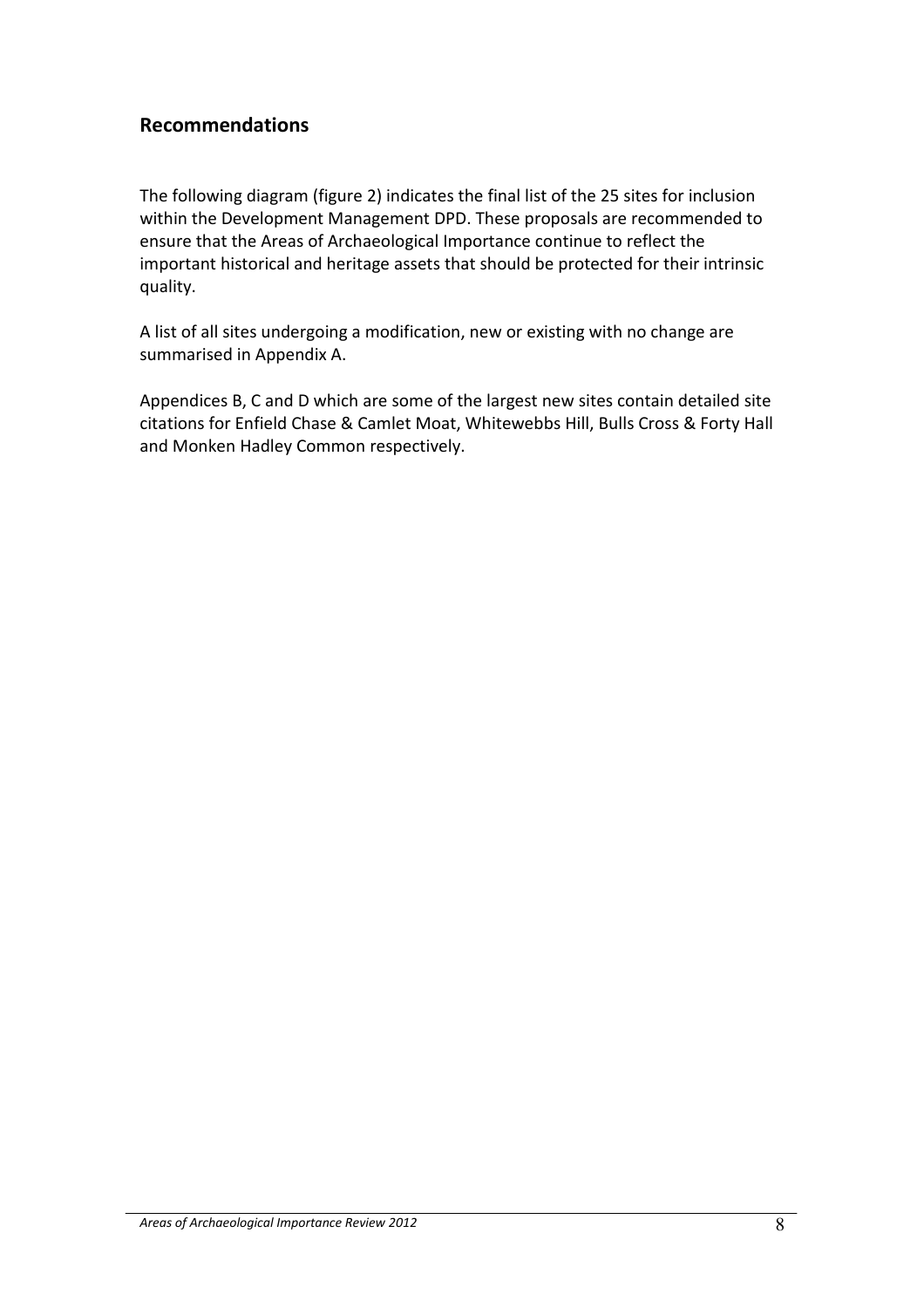#### Figure 2.Proposed Enfield Archaeological Priority Areas

(Source: English Heritage, December 2011)

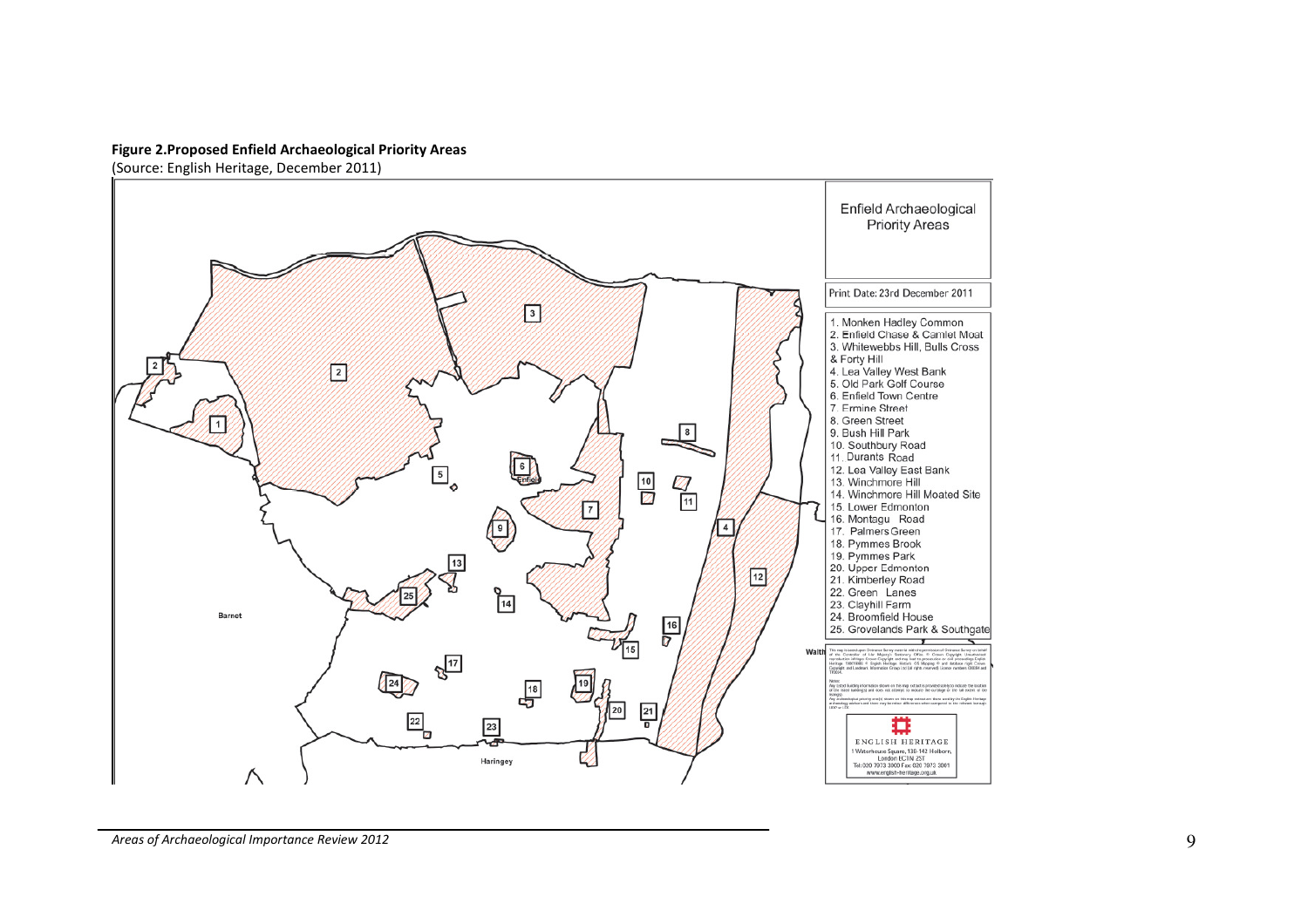#### APPENDIX A - Enfield APA Descriptions.

(Source: English Heritage, November 2011)

#### Asterisked APAs are new/changed

| Plan<br>number | FID in<br>Enfield_APAs in<br>APAs_14Jun2007     | <b>Name</b>                                    | <b>Description</b>                                                                                                                                                                      | <b>Relevant HER</b><br>numbers | <b>Main Periods</b>          |
|----------------|-------------------------------------------------|------------------------------------------------|-----------------------------------------------------------------------------------------------------------------------------------------------------------------------------------------|--------------------------------|------------------------------|
| $1*$           | 151<br><b>EXPAND</b>                            | Monken Hadley<br>Common                        | APA surrounding possible<br>iron age enclosure<br>earthworks and post-<br>medieval fishponds                                                                                            | MLO15580                       | Iron age                     |
| $2*$           | 152<br><b>EXPAND</b>                            | Enfield Chase and<br><b>Camlet Moat</b>        | APA surrounding Camlet<br>Moat medieval site<br><b>Scheduled Ancient</b><br>Monument (SAM) and<br>open land of Enfield Chase,<br>Hog Hill, Hadley Wood and<br><b>Trent Country Park</b> | DLO13339                       | Medieval and<br>multi-period |
| $3*$           | 144<br>145<br><b>MERGE AND</b><br><b>EXPAND</b> | Whitewebbs Hill, Bulls<br>Cross and Forty Hill | Multi-period APA including<br>Ermine Street, medieval<br>manors, post medieval<br>Elsynge Palace and Flash<br>Road Aqueduct SAMs, Clay<br>Hill and Forty Hill                           | DLO13326<br>DLO13226           | Multi-period                 |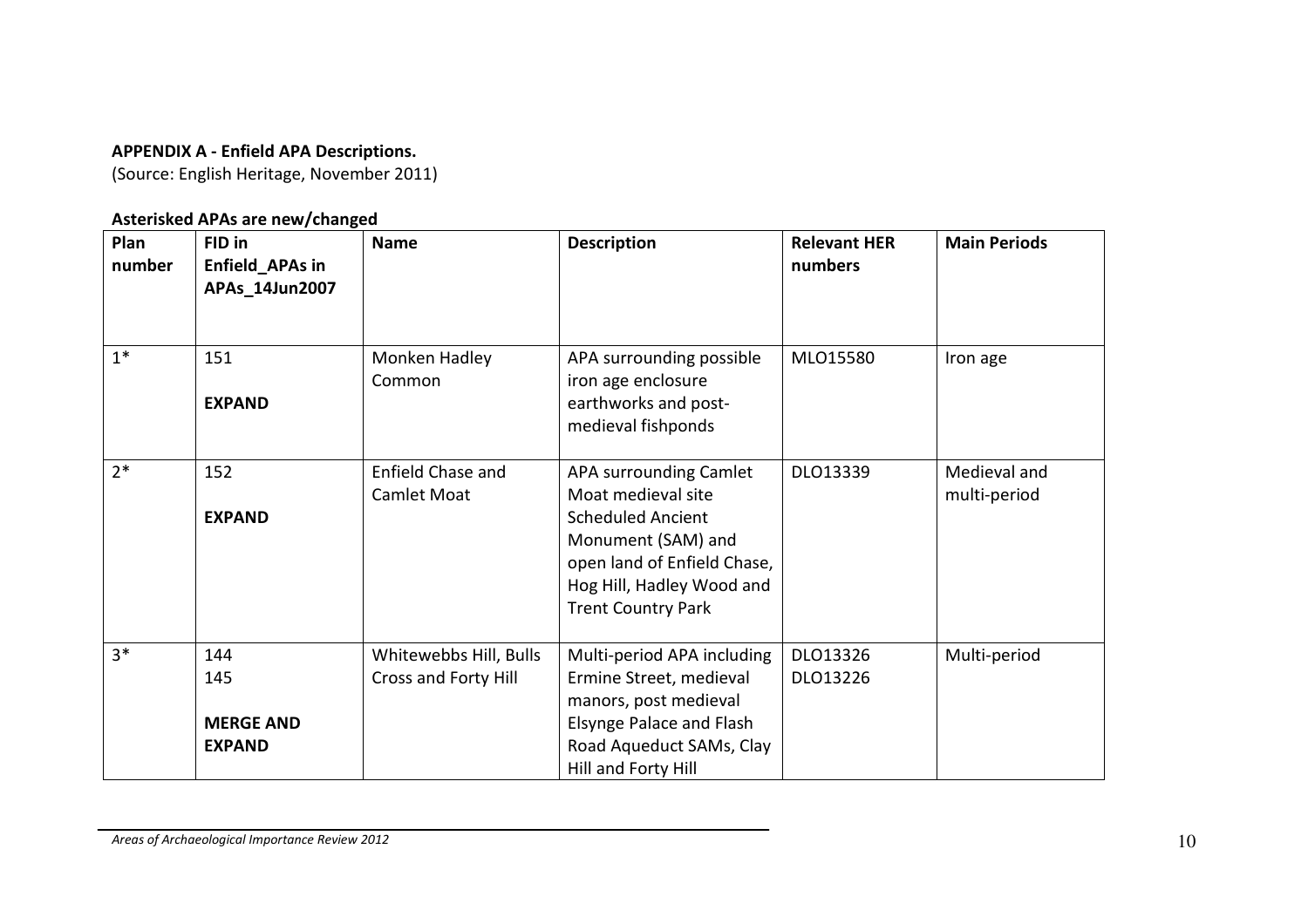|      |                         |                                    | settlements                                                                                       |                     |                            |
|------|-------------------------|------------------------------------|---------------------------------------------------------------------------------------------------|---------------------|----------------------------|
| 4    | 142<br><b>NO CHANGE</b> | Lea Valley West Bank               | River valley deposits with<br>high prehistoric and<br>palaeoenvironmental<br>potential            | MLO72272            | Multi-period               |
| 5    | 153<br><b>NO CHANGE</b> | Old Park Golf Course<br><b>SAM</b> | APA surrounding medieval<br>moated site (SAM) at<br><b>Enfield Golf Course</b>                    | DLO13256            | Medieval/Post-<br>medieval |
| 6    | 147<br><b>NO CHANGE</b> | <b>Enfield Town Centre</b>         | APA surrounding the<br>historic core of Enfield                                                   | MLO6850             | Saxon to post<br>medieval  |
| $7*$ | 149<br><b>EXPAND</b>    | <b>Ermine Street</b>               | Roman road of Ermine<br>street and contemporary<br>roadside settlement<br>including Leighton Road | MLO18373<br>MLO6960 | Roman                      |
| 8    | 146<br><b>NO CHANGE</b> | <b>Green Street</b>                | APA surrounding medieval<br>settlement                                                            | MLO73225            | Medieval                   |
| 9    | 148<br><b>NO CHANGE</b> | <b>Bush Hill Park SAM</b>          | APA surrounding Bush Hill<br>earthworks including<br>possible iron age hillfort<br>(SAM)          | DLO13335            | Iron age                   |
| 10   | 140                     | Southbury Road                     | APA Surrounding medieval                                                                          | MLO2820             | Medieval                   |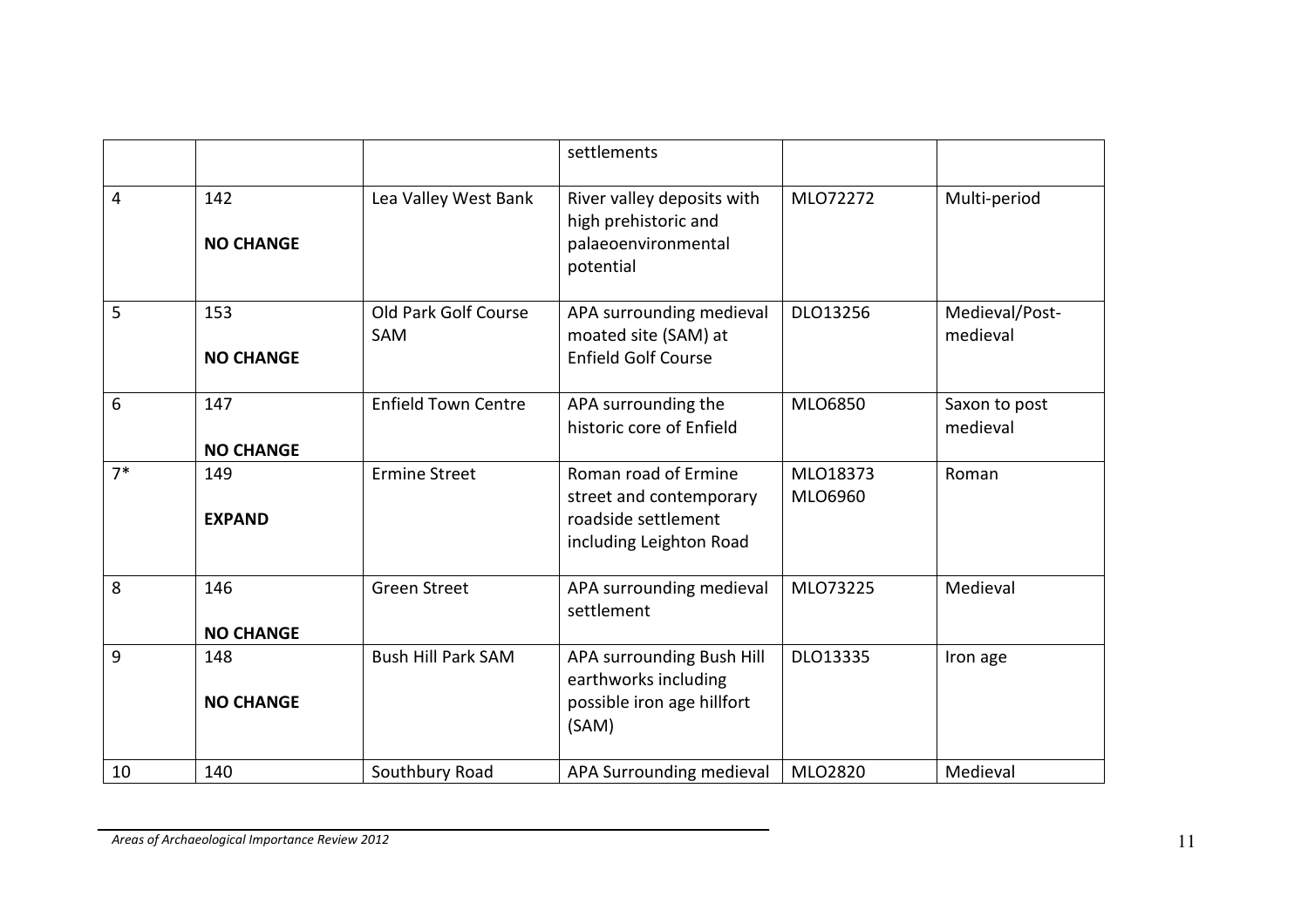|    | <b>NO CHANGE</b>        |                               | moated site                                                                            |           |                |
|----|-------------------------|-------------------------------|----------------------------------------------------------------------------------------|-----------|----------------|
| 11 | 141<br><b>NO CHANGE</b> | <b>Durrants Road</b>          | APA Surrounding medieval<br>moated site                                                | MLO20711  | Medieval       |
| 12 | 568<br><b>NO CHANGE</b> | Lea Valley East Bank          | River valley deposits with<br>high prehistoric and<br>palaeoenvironmental<br>potential | <b>NA</b> | Multi-period   |
| 13 | 154<br><b>NO CHANGE</b> | Winchmore Hill                | APA surrounding possible<br>Saxon settlement                                           | MLO10657  | Saxon/medieval |
| 14 | 150<br><b>NO CHANGE</b> | Winchmore Hill<br>moated site | APA surrounding medieval<br>pond/moated site                                           | MLO20520  | Medieval       |
| 15 | 138<br><b>NO CHANGE</b> | Lower Edmonton                | APA surrounding possible<br>early settlement                                           | MLO10695  | Medieval       |
| 16 | 139<br><b>NO CHANGE</b> | Montague Road                 | APA surrounding medieval<br>moated site                                                | MLO2560   | Medieval       |
| 17 | 156<br><b>NO CHANGE</b> | Palmers Green                 | APA surrounding possible<br>early settlement                                           | <b>NA</b> | Medieval       |
| 18 | 134                     | <b>Pymmes Brook</b>           | APA surrounding Roman<br>occupation site and human                                     | MLO12142  | Roman          |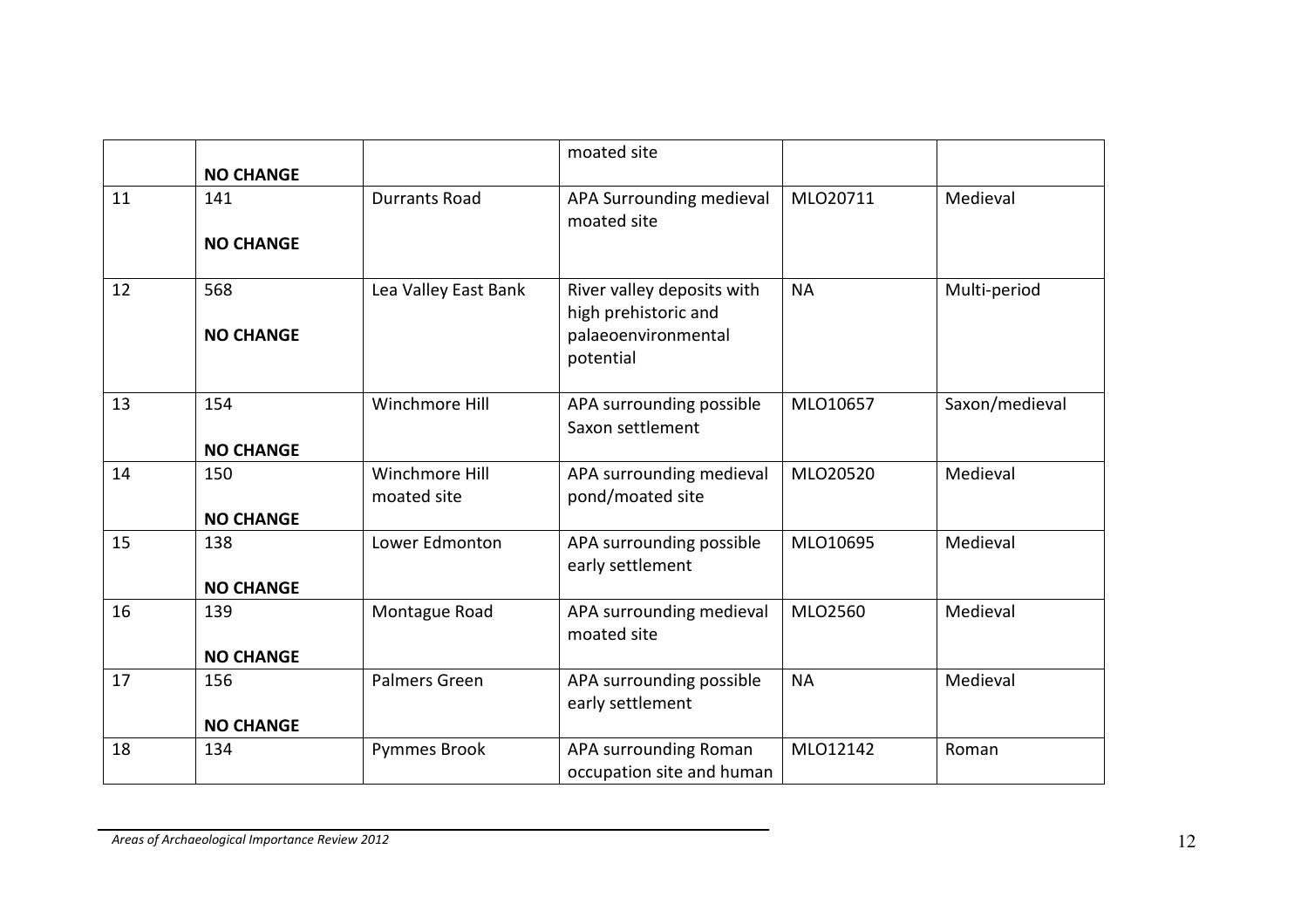|       | <b>NO CHANGE</b>     |                                  | remains                                                                    |          |                           |
|-------|----------------------|----------------------------------|----------------------------------------------------------------------------|----------|---------------------------|
| $19*$ | 135<br><b>EXPAND</b> | <b>Pymmes Park</b>               | APA surrounding medieval<br>and post medieval house<br>site and Roman road | MLO2503  | Multi-period              |
| 20    | 136                  | <b>Upper Edmonton</b>            |                                                                            | MLO10695 | Medieval                  |
|       |                      |                                  | APA surrounding possible<br>early settlement                               |          |                           |
|       | <b>NO CHANGE</b>     |                                  |                                                                            |          |                           |
| 21    | 137                  | Kimberley Road                   | APA surrounding medieval<br>moated site                                    | MLO6952  | Medieval                  |
|       | <b>NO CHANGE</b>     |                                  |                                                                            |          |                           |
| 22    | 155                  | <b>Green Lanes</b>               | APA surrounding medieval<br>moated site                                    | MLO25598 | Medieval                  |
|       | <b>NO CHANGE</b>     |                                  |                                                                            |          |                           |
| 23    | 133                  | Clay hill Farm                   | APA surrounding early<br>farm site and length of                           | MLO12606 | Medieval                  |
|       | <b>NO CHANGE</b>     |                                  | medieval road                                                              |          |                           |
| $24*$ | <b>NA</b>            | <b>Broomfield House</b>          | APA surrounding post-                                                      | MLO82666 | Post-medieval             |
|       | <b>NEW</b>           |                                  | medieval house and park<br>and poss barrow site                            | MLO22966 |                           |
| $25*$ | <b>NA</b>            | Grovelands Park and<br>Southgate | APA surrounding II* post-<br>med park and medieval                         | MLO73223 | Medieval/post<br>medieval |
|       | <b>NEW</b>           |                                  | settlement                                                                 |          |                           |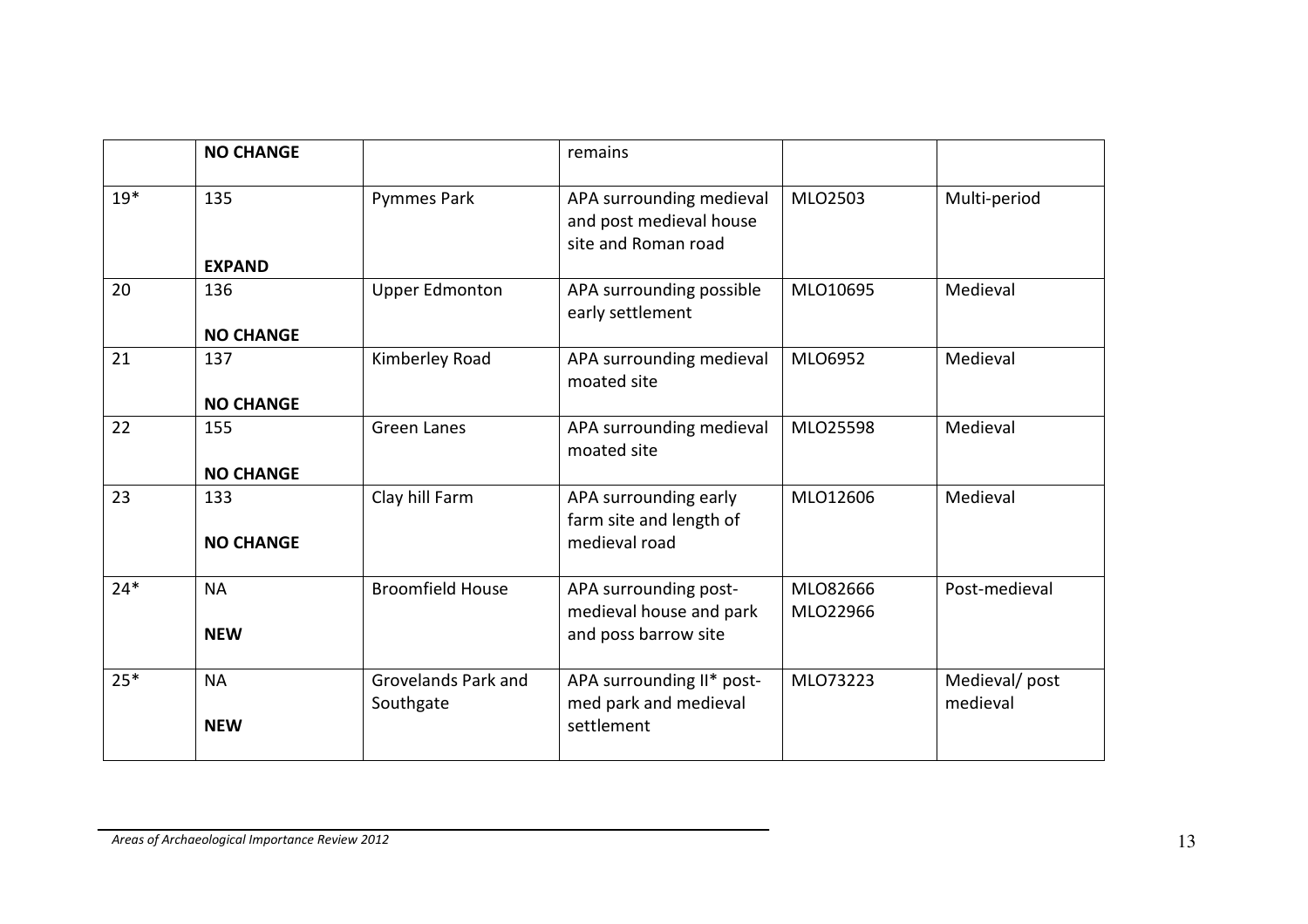# APPENDIX B – Site 2. Enfield Chase and environs Archaeological Priority Area, LB Enfield

(Source: English Heritage, November 2011)

## Justification

Archaeological remains from several periods are recorded in and around Enfield Chase, some statutorily protected and some not formally designated but still present on the London HER. Although the open countryside is protected from intensive development through the current planning system, any future changes as well to the planning regime as well as any new infrastructure schemes such as pipelines may result in widespread archaeological impacts.

There has been relatively little formal archaeological investigation of Enfield Chase in the past but the similar lack of modern development there means that unknown archaeological potential is likely to be better preserved here than in other parts of the Borough.

#### Prehistoric

Field walking by the Enfield Archaeological Society at Cattlegate Road, west of Crews Hill, identified Neolithic and Bronze Age flint tool scatters. An antiquarian Iron Age coin find is also attributed to Enfield Chase.

### Roman

A Roman coin hoard is recorded as being found close to Rectory Farm in 1820.

# Medieval

The Scheduled monument of Camlet moat lies within Trent Country Park. The forested Chase was established as a royal hunting park in the twelfth century. Lodges or baileys were built around the chase to protect it and to provide royal accommodation. Evidence of the development and management of the park is likely to survive in undeveloped portions including the park pale.

#### Post-medieval

In 1777 the Chase was enclosed and Trent Park established when the king's physician was gifted part of the park and converted one of the lodges to a country villa. Trent Park is Listed Grade II on the English Heritage Register of Parks and Gardens.

# Topography and Geology

Gravel terraces lining the stream valleys hold potential for early prehistoric remains. The prominences of Hogg Hill and Plumridge Hill may have acted as foci of past settlement.

# **Description**

The new APA extends southwards from the M25 in the North West corner of the Borough, bounded by the railway line and Crews Hill in the east and the borough boundary in the west. It covers the undeveloped portions of the Chase including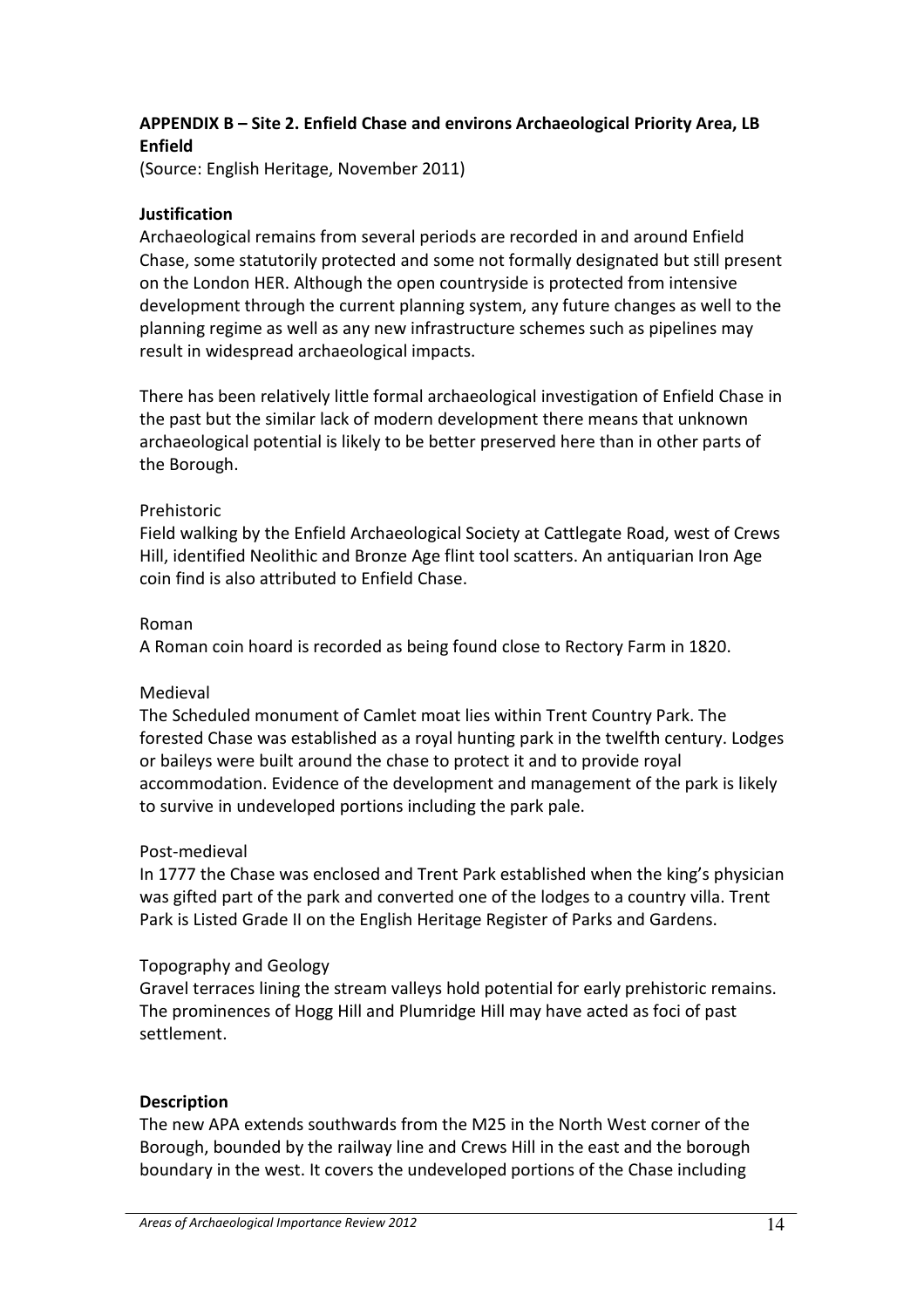Trent Park and Hog Hill and the fields west of Hadley Wood. The southern boundary is largely defined by Enfield Road and the railway line between Oakwood and Cockfosters.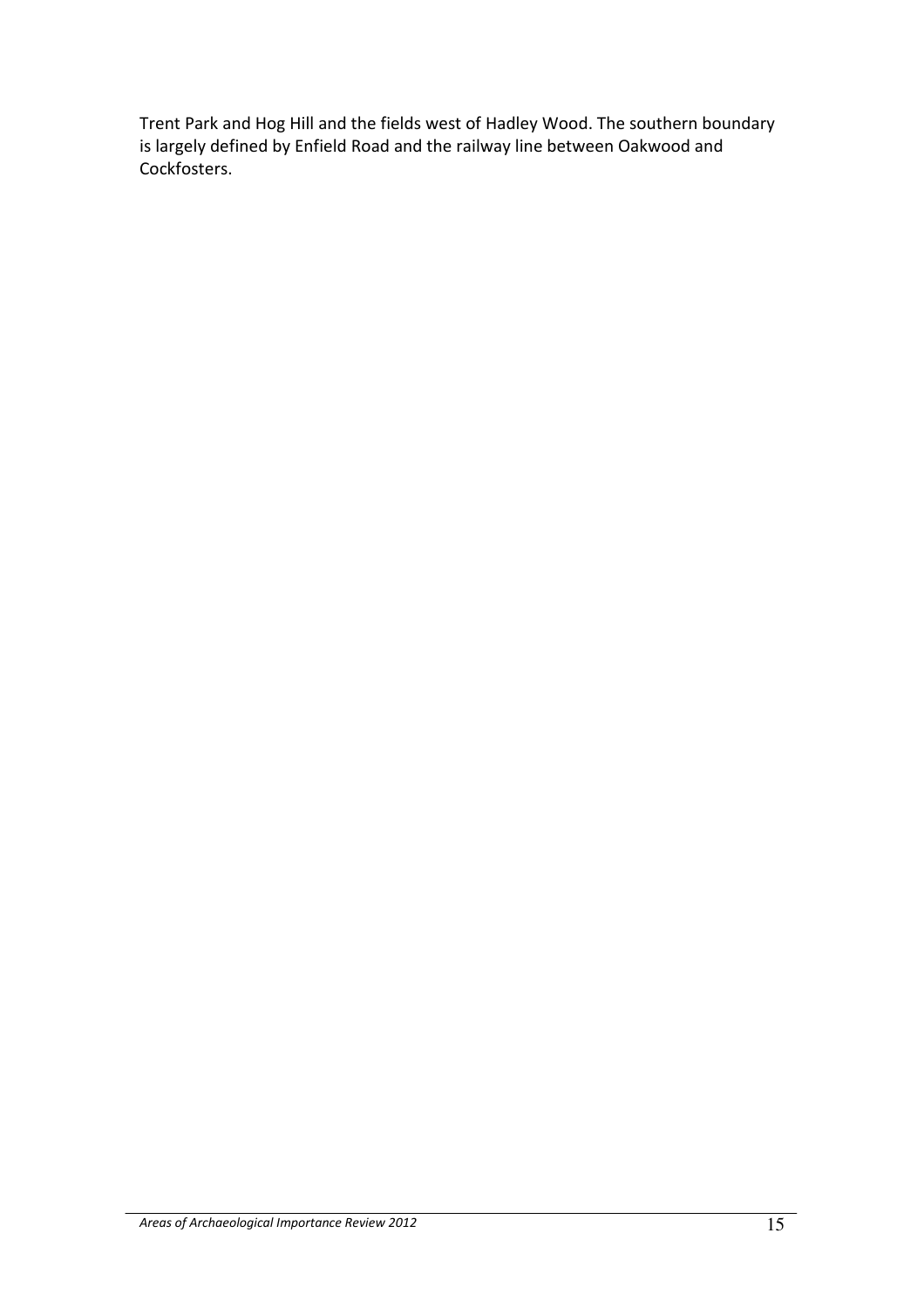# APPENDIX C – Site 3. Forty Hall/Elsynge and environs Archaeological Priority Area, LB Enfield

(Source: English Heritage, November 2011)

### Justification

Archaeological remains from several periods are recorded in and around Forty Hall and Elsynge Palace, some statutorily protected and some not formally designated but still present on the London HER.

#### Prehistoric

Aside from flint tool spot finds in the area and the gravel terraces, prehistoric potential is indicated by the possible Neolithic settlement at Forty Hill School as well as Bronze Age structures at Elsynge Palace and Iron Age remains at Bulls Cross Ride

#### Roman

The Roman road of Ermine Street runs north-south through the APA. Contemporary roadside features such as buildings and burials may be present connected with this.

#### Medieval

A string of high status medieval manors running north south including Elsynge, Honeylands and Whitewebbs occupied the area.

#### Post-medieval

The Scheduled Monument of Elsynge Tudor palace indicates the importance of the area as a royal residence and hunting park. The nearby Bowling Green Tudor house was demolished 1818 and replaced by Myddelton House. The Scheduled Flash Road Aqueduct stands in the designed landscape of Whitewebbs Park to the east.

#### Topography and Geology

Gravel terraces line the stream valleys of Turkey Brook and its tributaries with potential for early prehistoric remains. The prominences of Forty Hill and Whitewebbs Park may have acted as foci of past settlement.

#### Description

The new zone includes all of the existing Forty Hill Conservation Area but extends northwards to the M25 in order to include the known remains either side of Bulls Cross Ride. It also extends westwards to include the A10 and the corridor of Ermine Street.

The farmland and designed landscape to the west has seen little formal archaeological investigation in the past but the lack of development in this area means that its archaeological potential is intact. The new APA thus extends west to Crews Hill